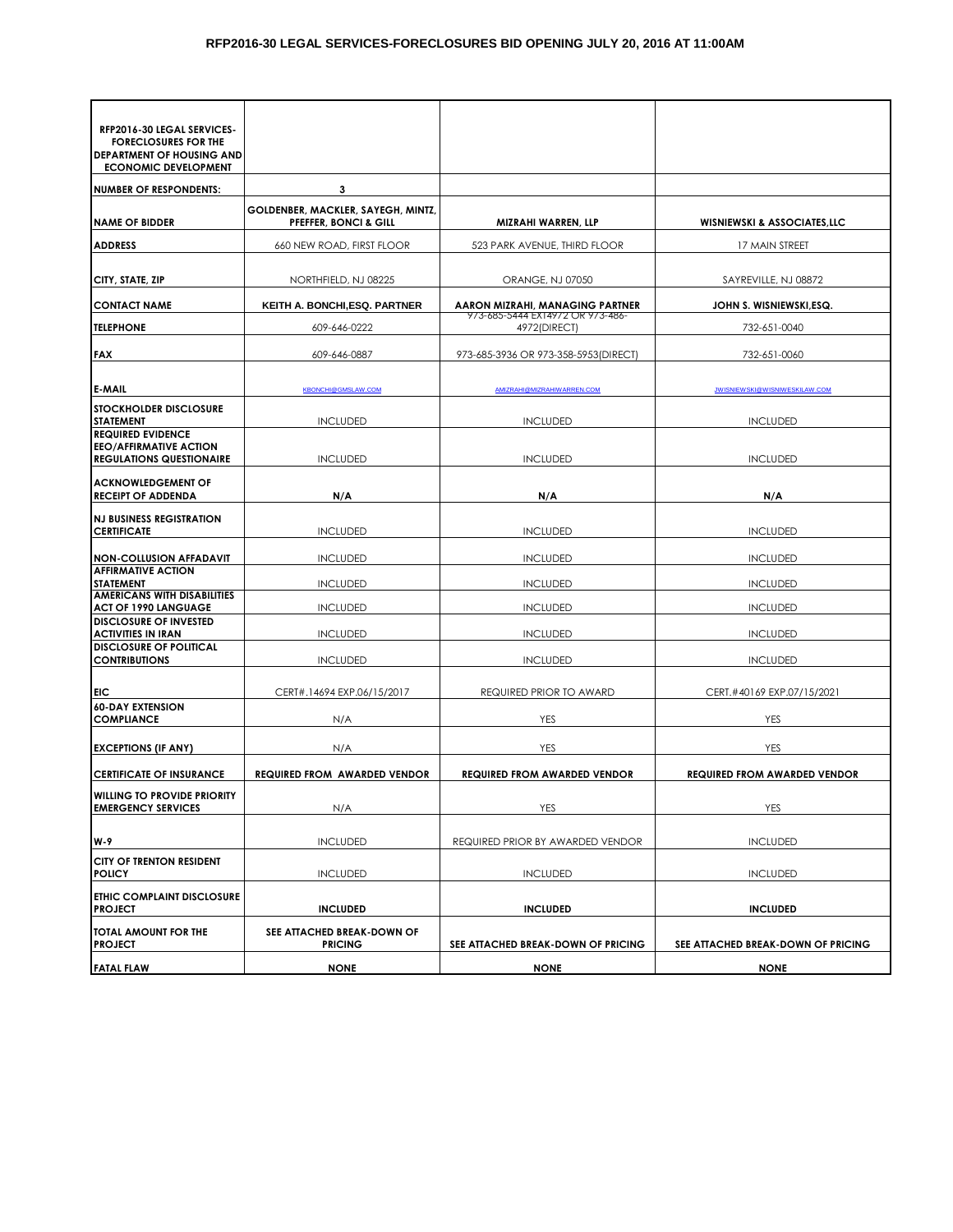KEITH A. BONCHI Attorney at Law

EMAIL: kbonchi@gmslaw.com



### **GOLDENBERG · MACKLER · SAYEGH** MINTZ · PFEFFER · BONCHI · GILL

A PROFESSIONAL CORPORATION

660 NEW ROAD, FIRST FLOOR, NORTHFIELD, NEW JERSEY 08225 PHONE: (609) 646-0222 | FAX: (609) 646-0887

Please Reply To: Northfield

www.gmslaw.com TAX ID #22-1980737

July 13, 2016

# **VIA NJLS**

Isabel C. Garcia, QPA, Purchasing Agent City of Trenton, Division of Purchasing **City Hall Annex** 319 East State Street, 1<sup>st</sup> Floor Trenton, NJ 08608

### RE: Price Proposal for 2016 - Legal Services - Foreclosures RFP2016-30

Dear Ms. Garcia:

In connection with our Qualifications and Proposal for 2016 Legal Services, below please find our separate price proposal in this matter.

Title search fee per property:

Attorney fee per property (tax sale certificate): \$500.00

Filing and recording fees per property (estimated):

The filing fee for the Complaint is \$250.00. The cost of recording the in rem foreclosure Complaint with the County Clerk is \$8.00, plus if the County utilizes the homeless fee it is another \$3.00 for a total of \$11.00, which is divided between the number of tax sale certificates in the foreclosure. In addition, there will be a fee to record the Final Judgment, which is the same \$8.00 fee.

 $$250.00 - $275.00$ 

**ATLANTIC CITY** 1030 ATLANTIC AVENUE ATLANTIC CITY, NJ 08401 PHONE: (609) 344-7131 FAX: (609) 347-6024

**RIO GRANDE** THE HERALD BUILDING 1508 ROUTE 47 SOUTH, SUITE 3 RIO GRANDE, NJ 08242 PHONE: (609) 886-4333 FAX: (609) 886-9441

VINELAND 1173 EAST LANDIS AVENUE<br>BUILDING B, SUITE 2 **VINELAND, NJ 08360** PHONE: (856) 839-0953 FAX: (856) 839-0959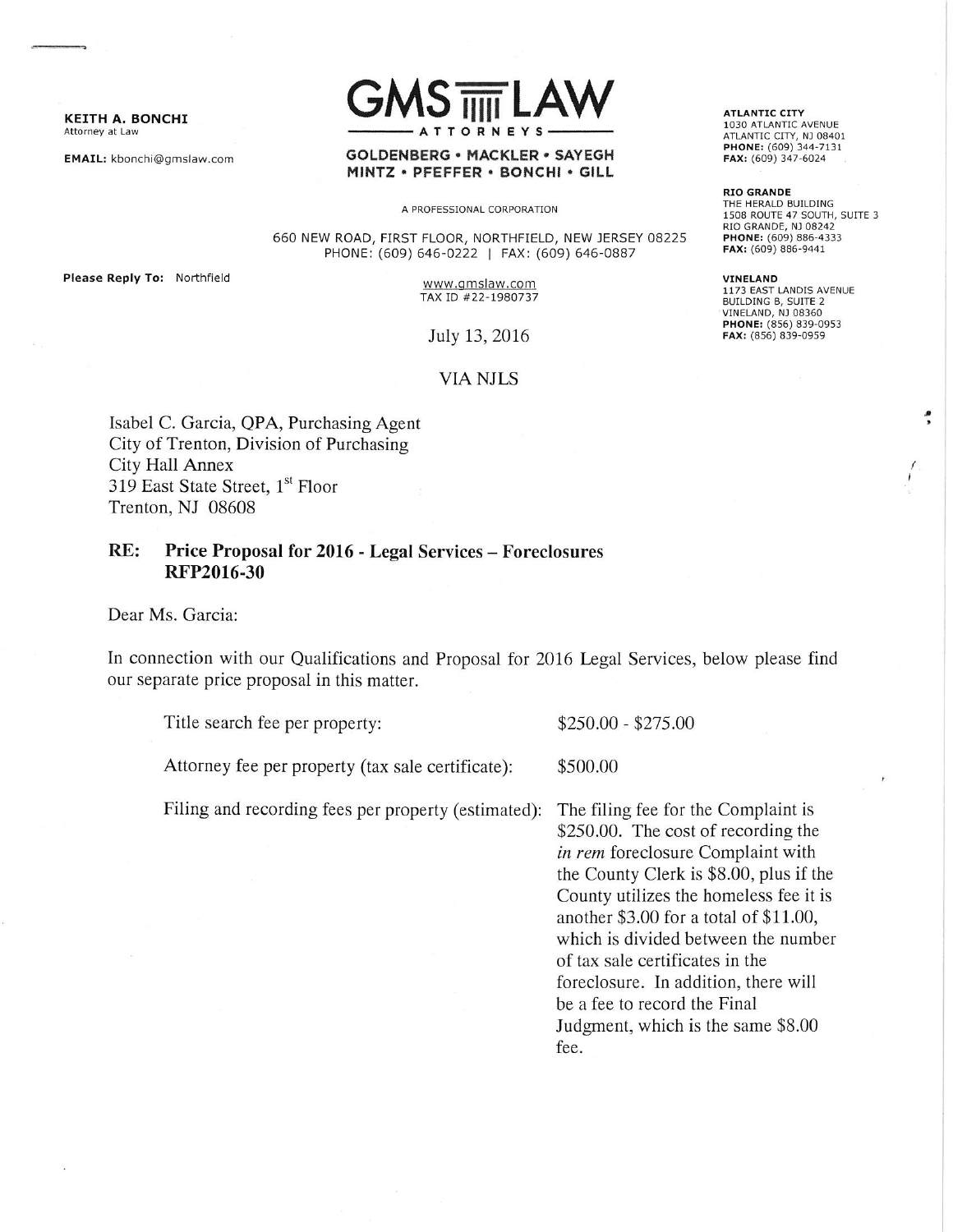the centre at park avenue<br>523 park avenue / third floor orange / new jersey / 07050 973 685 5444 f 973 685 3936 mizrahiwarren.com

M<sub>mizrahiwarren</sub>

**Aaron Mizrahi**<br>Partner direct dial 973 486 4972 direct fax 973 358 5853 amizrahi@mizrahiwarren.com

July 19, 2016

## **VIA FEDERAL EXPRESS**

Isabel C. Garcia, QPA, Purchasing Agent City of Trenton, Division of Purchasing 319 East State Street, 1st Floor Trenton, New Jersey 08608

#### Re: City of Trenton/RFP2016-30 Proposal for Legal Services - Foreclosures

Dear Ms. Garcia:

In accordance with the above-referenced Request for Proposals issued by the City of Trenton, the following fee proposal is submitted separately from the other sections of our response.

The firm proposes to provide foreclosure counsel services to the City at a flat rate of \$3,500 per property, inclusive of all costs, and subject to a not-to-exceed cap of \$350,000 for the entire year (e.g., August 1, 2016 through July 31, 2017). In accordance with the RFP, the estimated breakdown of our legal fee and related costs for each foreclosure matter is provided as follows:

| Title Search Fee (per property):                             |  | 450.00   |
|--------------------------------------------------------------|--|----------|
| Attorney Fee (per property):                                 |  | 2,250.00 |
| Filing & Recording Fees (per property):                      |  | 380.00   |
| Certificate of Regularity Fee                                |  |          |
| (per property):                                              |  | 250.00   |
| Other Fees (e.g., notice publication, postage/courier, etc.) |  |          |
| (per property):                                              |  | 170.00   |
| Total Fees (per property):                                   |  | 3,500.00 |

While we believe that our proposed fee structure is fair, we are open to discussing any particular circumstances and/or budgetary limitations that may frame the City's ultimate decision.

> Very truly yours, **MIZRAHI WARREN LLP**

Mizrahi

AM/cmj